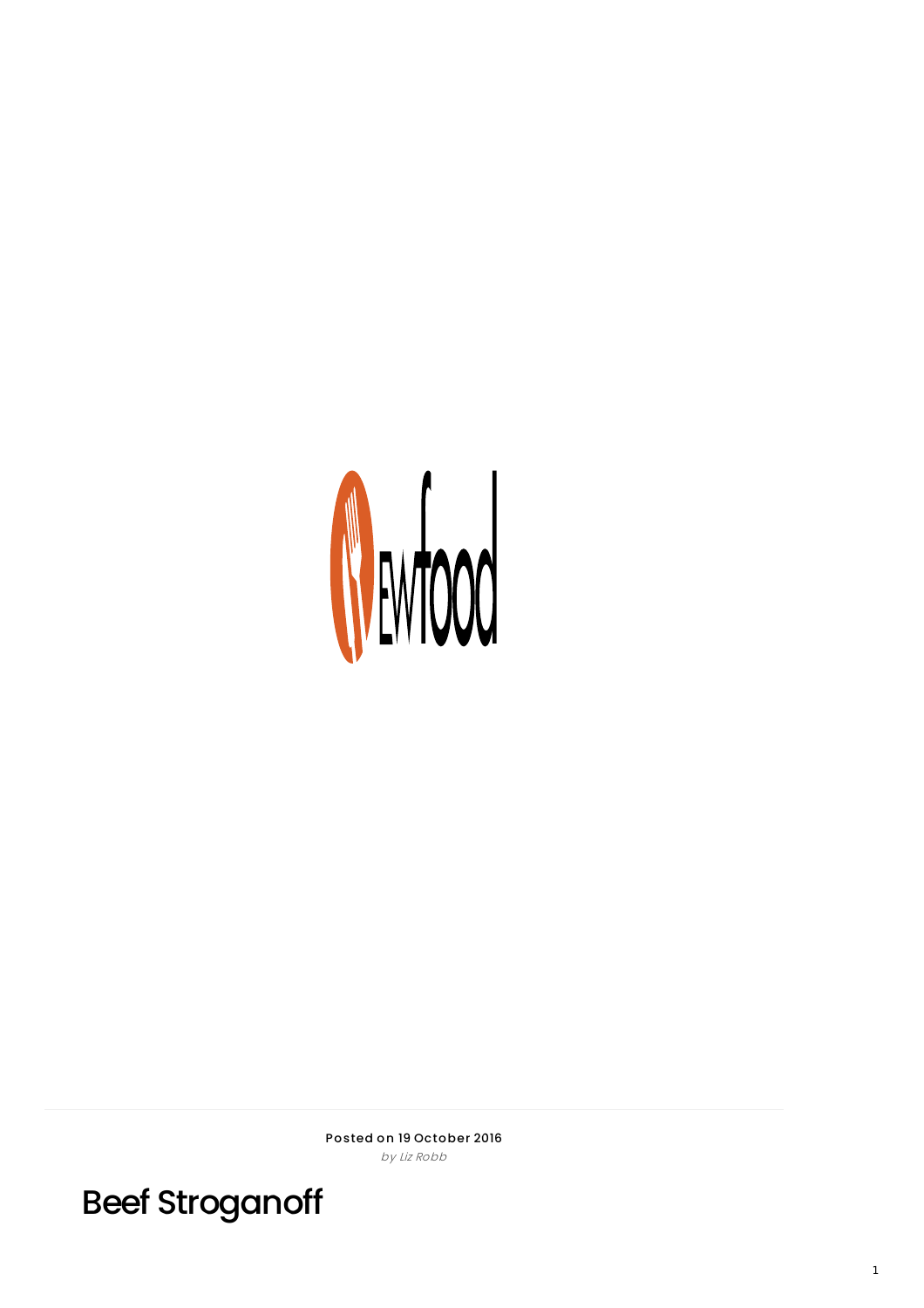

## Ingredients

400g fillet steak 2 small onions 1 fat clove of garlic 150g chestnut button mushrooms 150g white button mushrooms 20g butter 2 teaspoons of olive oil 1 tablespoon of plain flour 275ml rich beef stock 1 teaspoon of wholegrain mustard 1 teaspoon of paprika 1 teaspoon of Worcestershire sauce 1 and a half tablespoons of low fat crème fraiche 1 and a half tablespoons of soured cream A few sprigs of tarragon Half a lemon Salt and freshly milled black pepper A few sprigs of fresh parsley Servings 3 Person

## Preparation

- 1 1. Slice the steak very thinly into strips
- 2 the meat needs to be well chilled and the knife really sharp to be able to cut it sufficiently thinly. 2. Prepare the vegetables. Peel and finely chop the onions, peel and crush the garlic then wipe the mushrooms
- 3 leave tiny button mushrooms whole and halve any bigger ones.
- 4 3. Melt 10g of butter and a teaspoon of olive oil in a hot frying pan and quickly flash fry the beef strips, just enough to brown them
- 5 you may need to do this in two batches. Turn the heat down to medium, add the mushrooms to the beef and cook for 3-4 minutes, stirring occasionally, then remove